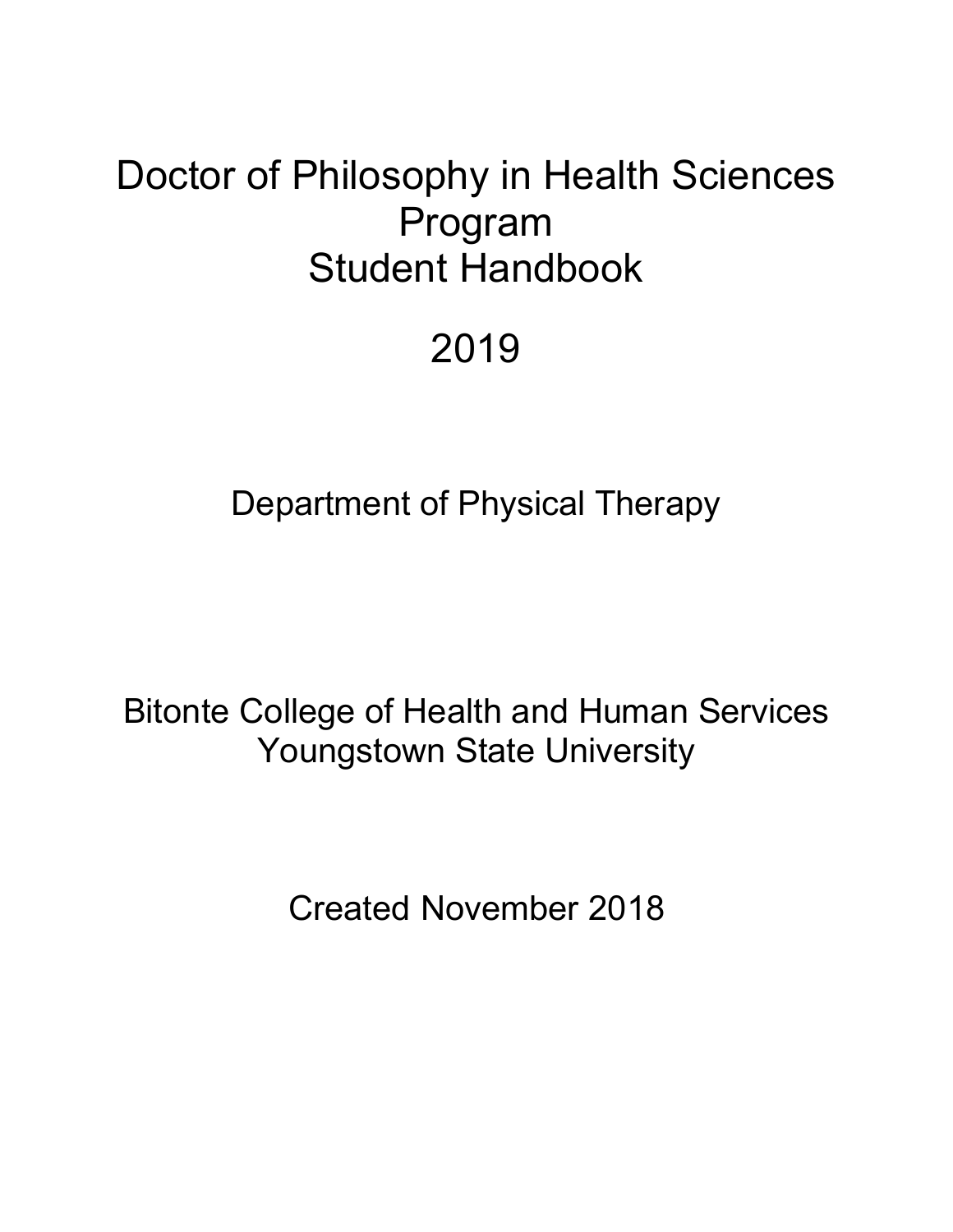# **Table of Contents**

| $\mathbf{1}$   |                                                      |  |                                                           |  |  |
|----------------|------------------------------------------------------|--|-----------------------------------------------------------|--|--|
|                | 1.1<br>1.2<br>1.3<br>1.4<br>1.5<br>1.6<br>1.7<br>1.8 |  |                                                           |  |  |
| $\overline{2}$ |                                                      |  |                                                           |  |  |
|                | 2.1<br>2.2<br>2.3                                    |  |                                                           |  |  |
|                | 2.3.1<br>2.3.2                                       |  |                                                           |  |  |
| 3              |                                                      |  |                                                           |  |  |
|                | 3.1<br>3.2<br>3.3                                    |  | PH.D. IN HEALTH SCIENCES CURRICULUM COURSE DESCRIPTIONS 7 |  |  |
|                | 3.3.1<br>3.3.2<br>3.3.3<br>3.3.4<br>3.3.5            |  |                                                           |  |  |
|                | 3.4<br>3.5<br>3.6<br>3.7<br>3.8<br>3.9               |  |                                                           |  |  |
| 4              |                                                      |  |                                                           |  |  |
|                | 4.2                                                  |  |                                                           |  |  |
|                | 4.2.1<br>4.2.2<br>4.2.3                              |  |                                                           |  |  |
|                | 4.3<br>4.4<br>4.5<br>4.6                             |  |                                                           |  |  |
| 5              |                                                      |  |                                                           |  |  |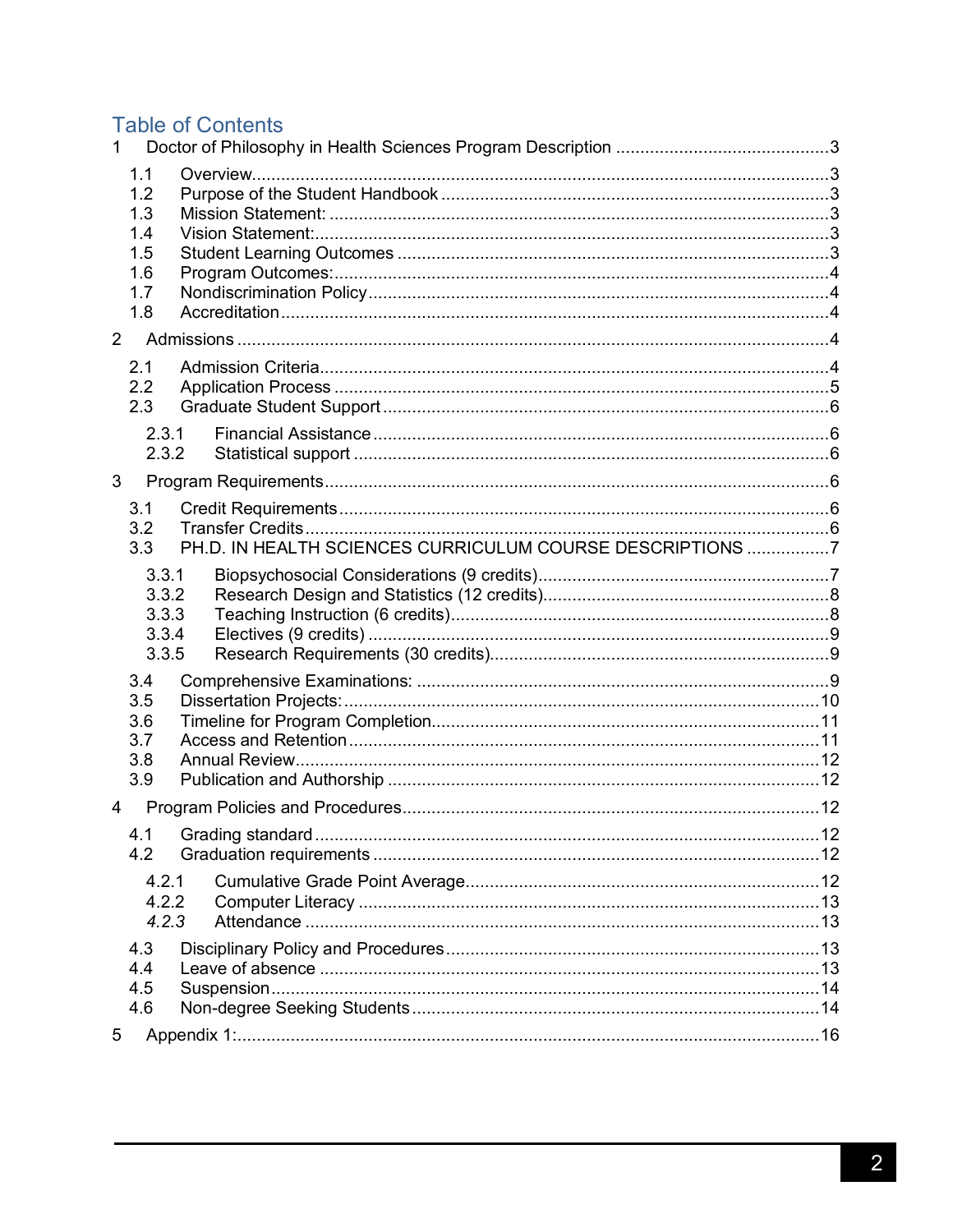# **1 Doctor of Philosophy in Health Sciences Program Description**

# **1.1 Overview**

The Ph.D. in Health Science is a doctoral degree option through the Bitonte College of Health and Human Services involving cross-departmental collaborative instruction. The focus of the Ph.D. in Health Sciences is to prepare graduates to be competent educators and researchers in their respective health division and area of expertise.

# **1.2 Purpose of the Student Handbook**

This student handbook represents current information pertaining to the Doctor of Philosophy (Ph.D.) in Health Sciences program and is provided to inform and guide students, their mentors, and faculty through the PhD program in Health Sciences at Youngstown State University. It is designed as a supplement to the College of Graduate Studies Academic Policy Handbook available online at:

https://ysu.edu/sites/default/files/2017/01/Graduate%20Academic%20Policy%20Book%202016. pdf

This handbook contains program information, policies, and procedures but is subject to change; the program will notify students and provide updated pages as needed. Standards, as stipulated herein, meet or exceed those set forth in the Youngstown State University Graduate Bulletin and The Code: A Handbook of Student Rights, Responsibilities, and Conduct.

# **1.3 Mission Statement:**

To prepare the next generation of academics who are excellent researchers, instructors, and are prepared to serve Northeast Ohio and beyond.

# **1.4 Vision Statement:**

We hope to become the premier choice for doctoral preparation of healthcare professionals seeking to transition from the clinic to the classroom or research lab by 2025.

# **1.5 Student Learning Outcomes**

By graduation from the Doctor of Philosophy in Health Sciences program, students will:

- Formulate a research question based on an identified gap in the literature in their field of study.
- Synthesize how elements of research design can be used to control studies.
- Identify appropriate statistical testing or assessment techniques to analyze data based on the purpose of a research question.
- Effectively relate the scientific evidence to specific patient/client cases in their fields.
- Outline and explain how psychosocial and mental & behavioral factors impact healthcare outcomes of various disease processes relate to their area of research.
- Create a research question and design a research study to answer a postulated question regarding the teaching andragogy in Health Sciences education.
- Synthesize current literature on economic, political, and social influences of current health care policy and their interdependency for future policy change.
- Demonstrate effective verbal and written communication skills.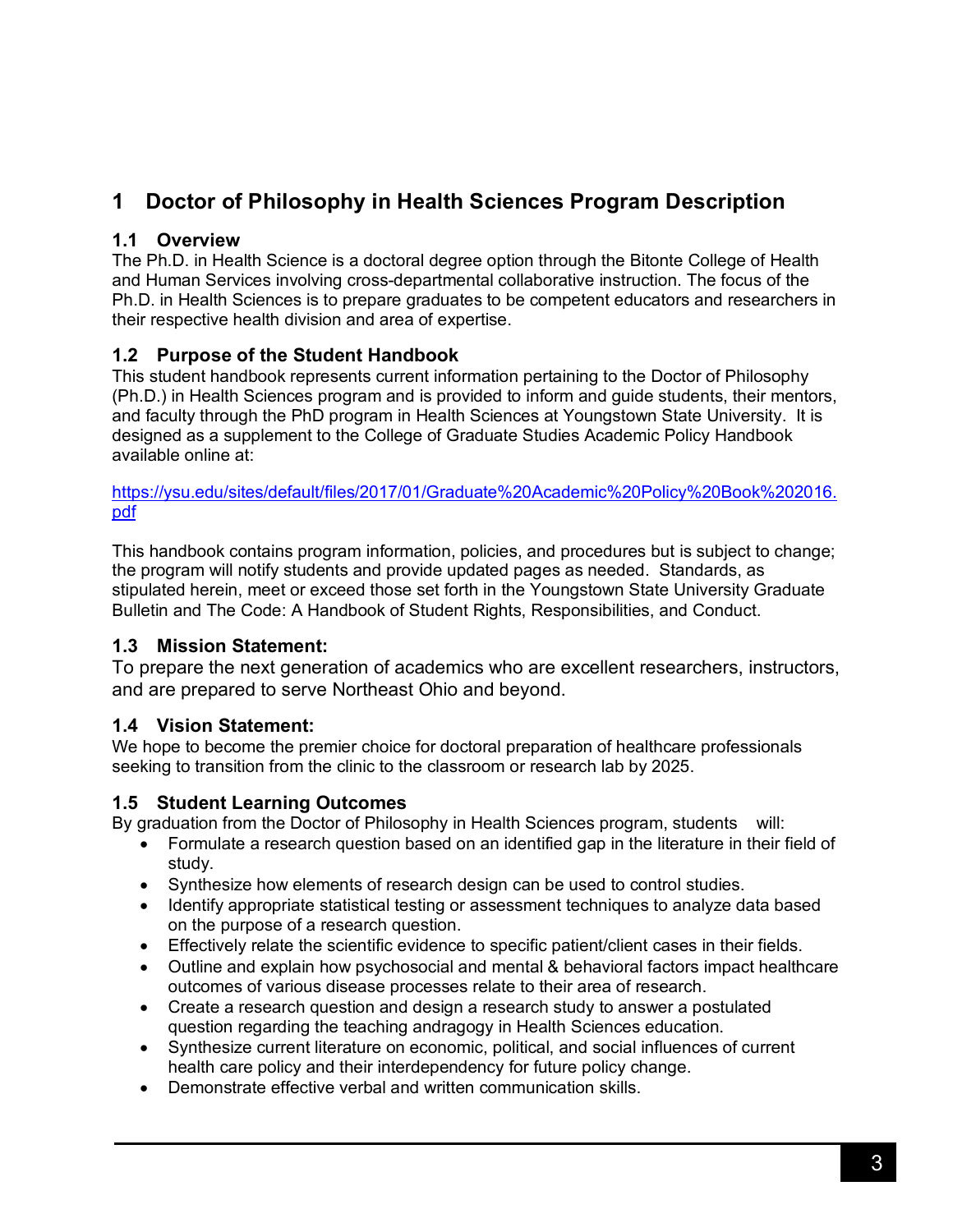### **1.6 Program Outcomes:**

- 100% employment in the setting of choice be it university faculty position, post-doctoral fellowship or research facility within 15 months after graduation.
- 80% completion rate of the doctoral degree by 5 years after admission.
- Each graduate will have at least one accepted manuscript from their dissertation project and have at least one platform or poster presentation from their research efforts within 6 months after graduation.

#### **1.7 Nondiscrimination Policy**

Youngstown State University is committed to a campus environment that values all individuals and groups, and to non-discrimination and equal opportunity for all persons without regard to sex, race, religion, color, age, national origin, sexual orientation, handicap/disability, or identification as a disabled and/or Vietnam Era veteran. The University is also committed to the principles of affirmative action and acts in accordance with state and federal laws. Although the ultimate responsibility for maintaining a viable and effective affirmative action program rests with the President of the University, the key role in its execution is delegated to the Director of Equal Opportunity and Diversity, who periodically reviews the program, discusses grievances and charges of discrimination, if any, and makes recommendations toward the program's effectiveness.

The University uses all normal means of communication to make known its policies of equal opportunity and affirmative action.

Inquiries should be addressed to Youngstown State University's Director of Equal Opportunity, who is responsible for coordinating the University's programs for compliance with Section 504 of the Rehabilitation Act of 1973 and Title IX of the Education Amendments of 1972. Inquires can be initiated in writing or by calling (330) 941-3370.

#### **1.8 Accreditation**

The Higher Learning Commission (230 S LaSalle St. #7-500, Chicago, IL 60604; Tel: 312-263- 0456), an independent corporation accrediting degree granting educational institutions in 19 states, accredits Youngstown State University.

# **2 Admissions**

# **2.1 Admission Criteria**

Applicants should have a strong interest in the Health Sciences as a research career. Applicants should possess a master's degree or a clinical doctorate in an area related to health sciences. Applicants with a bachelor's degree will be considered if they are exceptional and have completed at least six credits of graduate work and have a compelling research interests or experience in health sciences. Additionally, a track has been established for the current entry-level DPT students at YSU to enter a dual DPT/Ph.D. track at the end of their first year in the DPT program. All applicants to the program will be evaluated against the following

- Student with an interest in the Health Sciences and an interest in pursuing employment in academia, research, or clinical practice.
- Minimum overall 3.0 GPA (on a 4.0 scale) from a bachelor's or master's degree.
- Exceptions will be considered on an individual basis for a GPA of 2.7-2.99. This will mandate a provisional admission.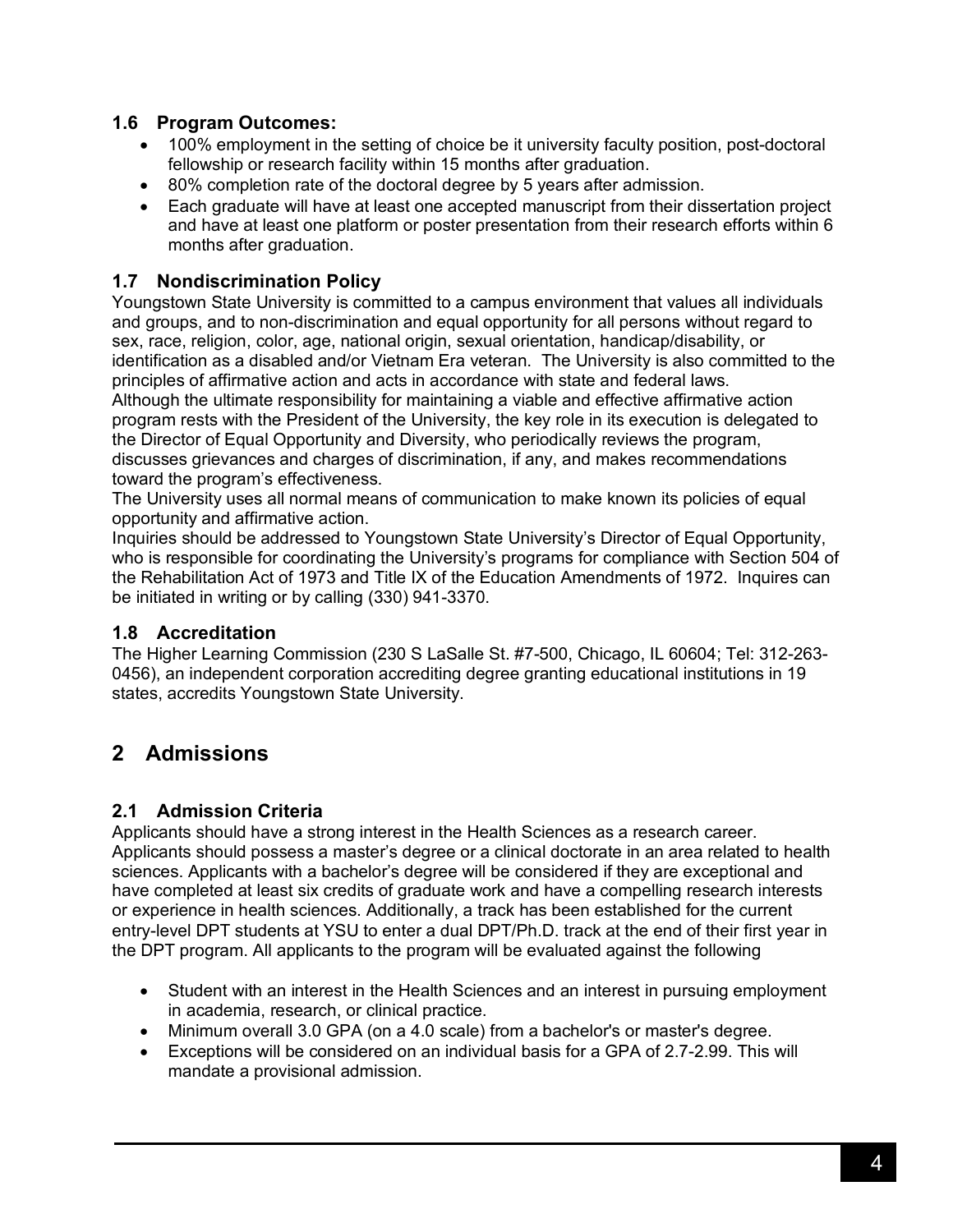- Graduate Record Examination (GRE) scores of 290 on parts 1 and 2, and 3.5 writing score are recommended.
- If required by the field, a current license to practice.
- 3 letters of reference.
- Personal essay of why you are pursuing this degree.
- A Test of English as a Foreign Language (TOEFL) score of at least 550 on a paperbased test; 80 on the internet-based test (IBT); or Band 6.5 on the IELTS (taking the academic reading and writing modules of the test) or the equivalent score on a similar test, or an undergraduate or master's degree from a university in the US (English speaking country).
- Students who anticipate that will be able to complete the program in 11 years or less as Full-time or Part-time students.

#### **2.2 Application Process**

Prospective students are required to submit the following:

- Completed online Application for the PhD in Health Sciences on the College of Graduate Studies website: http://www.ysu.edu/gradcollege
- A personal essay stating career goals, and specific interests and experiences as related to research and clinical practice.
- Three letters of reference from academics or work (at least one academic is required)
- Official Transcripts from all colleges and universities attended
- A CV or resume stating work history, education, licenses and certifications, publications, presentations, grants, honors, and awards.
- GRE revised General Test taken within the last five years. Exceptions can be made for an applicant who already possesses a graduate degree. This exception is made by writing a request of waiver letter to the Dean of the Graduate College who will petition the Graduate College Exceptions Committee for approval.
- TOEFL scores or the equivalent for non-native English-speaking candidates
- One example of written work such as a course assignment, class or work project or a publication where the applicant is first author.

Admissions processes are consistent with College of Graduate Studies Academic Policy Book:

#### https://ysu.edu/sites/default/files/2017/01/Graduate%20Academic%20Policy%20Book%202016. pdf

Admissions applicant selection decisions will be completed by the program admissions committee. The committee will consider the student's individual research agenda as well as compatibility and availability of faculty to serve on dissertation committees. The student's academic preparation will also be factored into the decision process. In the event that more applicants are there than number of students that can be accommodated, the admission committee will rank the applicants by strength of credentials and how closely their research interests align with the mission, vision, core values, and strategic plan of the department, college, and university.

Students enrolled in the program will be held to the academic standards established by the YSU College of Graduate Studies. These include a minimum GPA of 3.0 on a 4.0 scale at the time of graduation and a restriction to no more than 9 credits of coursework with a C.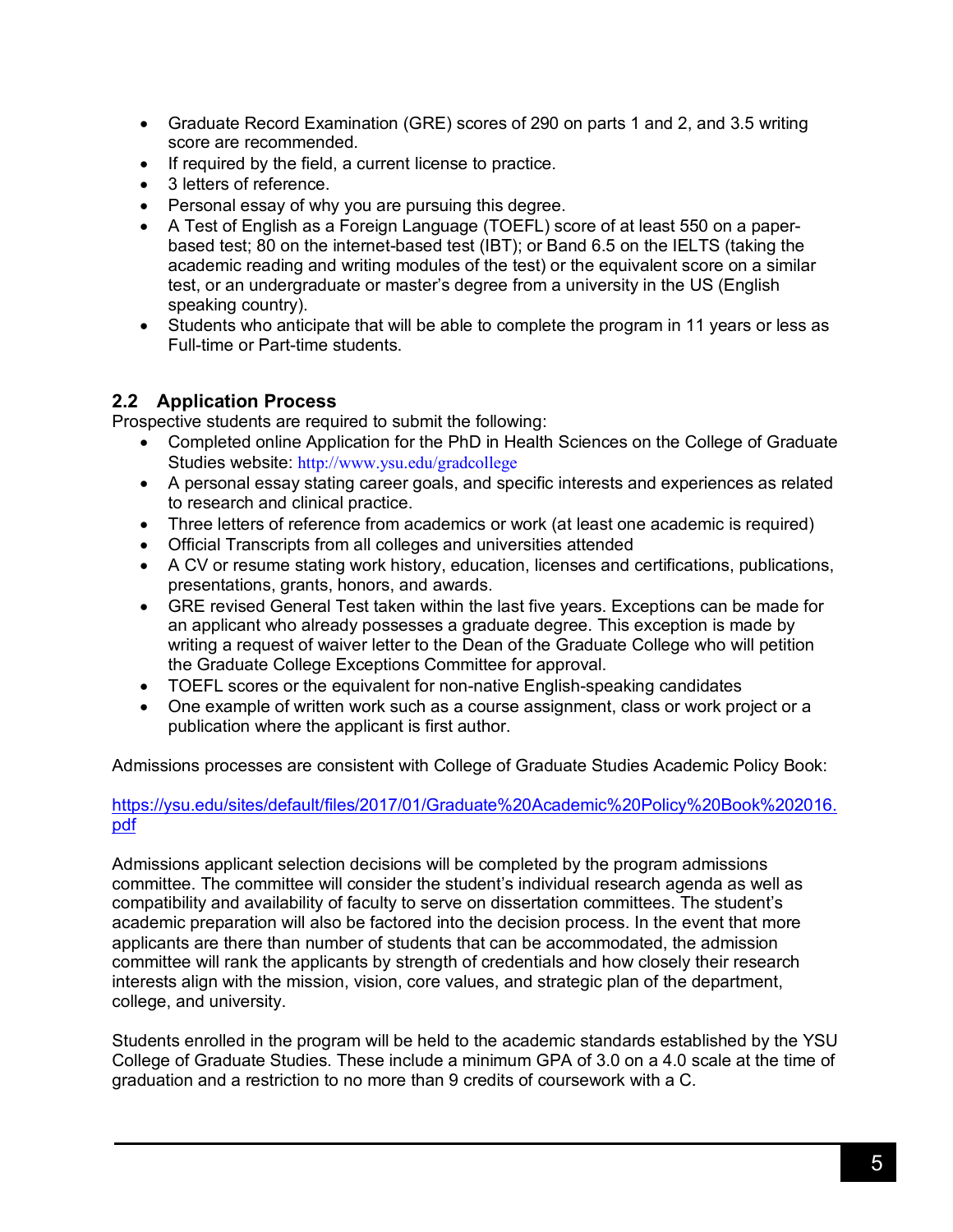There will be an expectation that graduates will be positioned to apply for faculty positions in their areas of expertise. It will be expected that dissertation results will be submitted for publication at the time of defense, or soon thereafter.

# **2.3 Graduate Student Support**

#### **2.3.1 Financial Assistance**

It is assumed that most students in this program will be practicing clinicians who are pursuing an advanced degree to enable them to change career paths. These students will most likely not require financial assistance because of the nature of their current employment. However, some students may wish to apply for financial assistance. The Graduate Academic Policy Book outlines financial opportunities in section III.D.1. There may be financial assistance for some students through the Graduate Assistant or Teaching Assistant in accordance with section III.d.2. Any student that receives an assistantship would also need to be familiar with policies and procedures that cover the graduate assistantships as outlined in their policy book:

https://ysu.edu/sites/default/files/GA%20Handbook%20Version%202015.pdf

# **2.3.2 Statistical support**

Each student has the opportunity to select a statistician or methodologist as a dissertation committee member, thereby strengthening support for methods and statistics. The Mathematical and Statistical Consulting Center, 641 Lincoln Building, is available to provide statistical support for all student thesis/dissertation projects. The center will provide advice and guidance in developing methodology and data management. This data management can include appropriate data entry, data cleaning, selecting appropriate statistics to analyze, and statistical output interpretation. The Center will not run the analysis or write the reports for the students. Additional information can be found at the Mathematical and Statistical Consulting Center website: https://ysu.edu/teaching-learning-center/ysu-tlc-resources/statistics-assistance-ysu

# **3 Program Requirements**

# **3.1 Credit Requirements**

A minimum of 90 credits beyond the bachelor's degree level is required for a PhD degree at Youngstown State University. The PhD in Health Sciences has a recommended curriculum that contains 64 credits past the graduate degree level. The curriculum is comprised of courses at the 6000-8000 level. No undergraduate courses can be used to satisfy any of the degree requirements.

# **3.2 Transfer Credits**

Any student wishing to transfer credits into the PhD program to satisfy curricular requirements may do so in accordance with the College of Graduate Studies policy. The Graduate College will allow up to 15 credits of transfer credit for programs requiring 60-89 credits Please note that even though credits may be transferred to satisfy program requirements, the 90 credits post bachelor's standard must also be satisfied. Below is the link to the transfer of credit policy: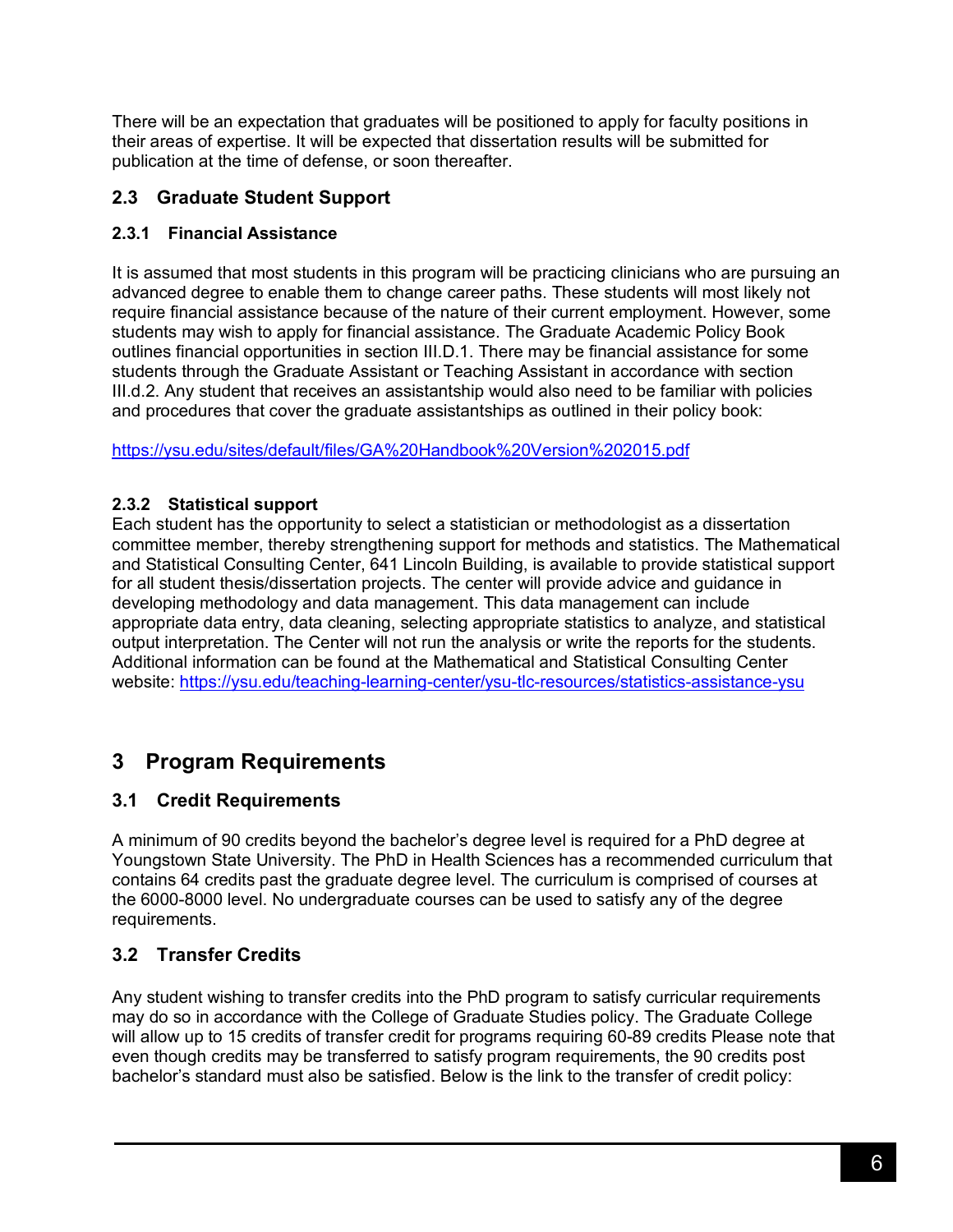https://catalog.ysu.edu/graduate/transfer-credits/

Below is the form used to request transfer of credit for courses already taken:

#### https://ysu.edu/sites/default/files/RequestforTransferofGraduateCredit\_1016.pdf

Any student who wishes to take a course from another institution to satisfy a curricular requirement of the PhD program while in this program may do so as a transient student. Application for transient student status must be made prior to enrolling in the course in question. Below is the form that should be completed before the student enrolls in a course to transfer:

#### https://ysu.edu/sites/default/files/RequestforTransient\_Status\_1016.pdf

Please note that all courses transferred into the program are subject to approval by your academic advisor.

# **3.3 PH.D. IN HEALTH SCIENCES CURRICULUM COURSE DESCRIPTIONS**

The following list of course descriptions are provided for your reference. Courses and descriptions are subject to change in an effort to maintain compliance with accreditation requirements. Any and all changes will be shared with enrolled students after University approval. Sample curricular plans for both full-time and part-time students can be found in Appendix 1.

#### **3.3.1 Biopsychosocial Considerations (9 credits)**

PHYT 8940 Interdisciplinary Healthcare Delivery

Foundational knowledge and skills necessary for legal and ethical practice of pertinent healthcare disciplines (Physical, Occupational, and Speech Therapy, Dietetics, etc.). Emphasis is on legal principles and concepts; contract, business, and educational law; licensure and state practice acts. Emphasis is placed on ethical theory and ethical decision-making approaches; and professional code of ethics. Global study of the delivery of healthcare in a broad-spectrum view is provided. Emphasis is on the societal, economic, legal/ethical and cultural factors that influence healthcare. Multidisciplinary views of healthcare are considered. 3 credits

#### PHYT 8941 Psychosocial & Cultural Aspects of Healthcare

Investigation into the psychosocial and cultural issues related to a variety of common clinical pathologies. The dynamic impact of the interaction between the patient/client and persons involved in their healthcare, professionals and caregivers will be considered. Topics of interest include mental, physical, behavioral, and cultural issues across the lifespan. Cultural theory and its applications to clinical interactions will be examined and integrated. Topics include cultural assumptions and patterns of healthrelated activity related to: disability, socioeconomic status, age, gender, ethnicity/race, sexual orientation, and religion. 3 credits

PHYT 8942 Mental and Behavioral Aspects of Health Sciences This course will allow the student to develop an understanding of the various aspects of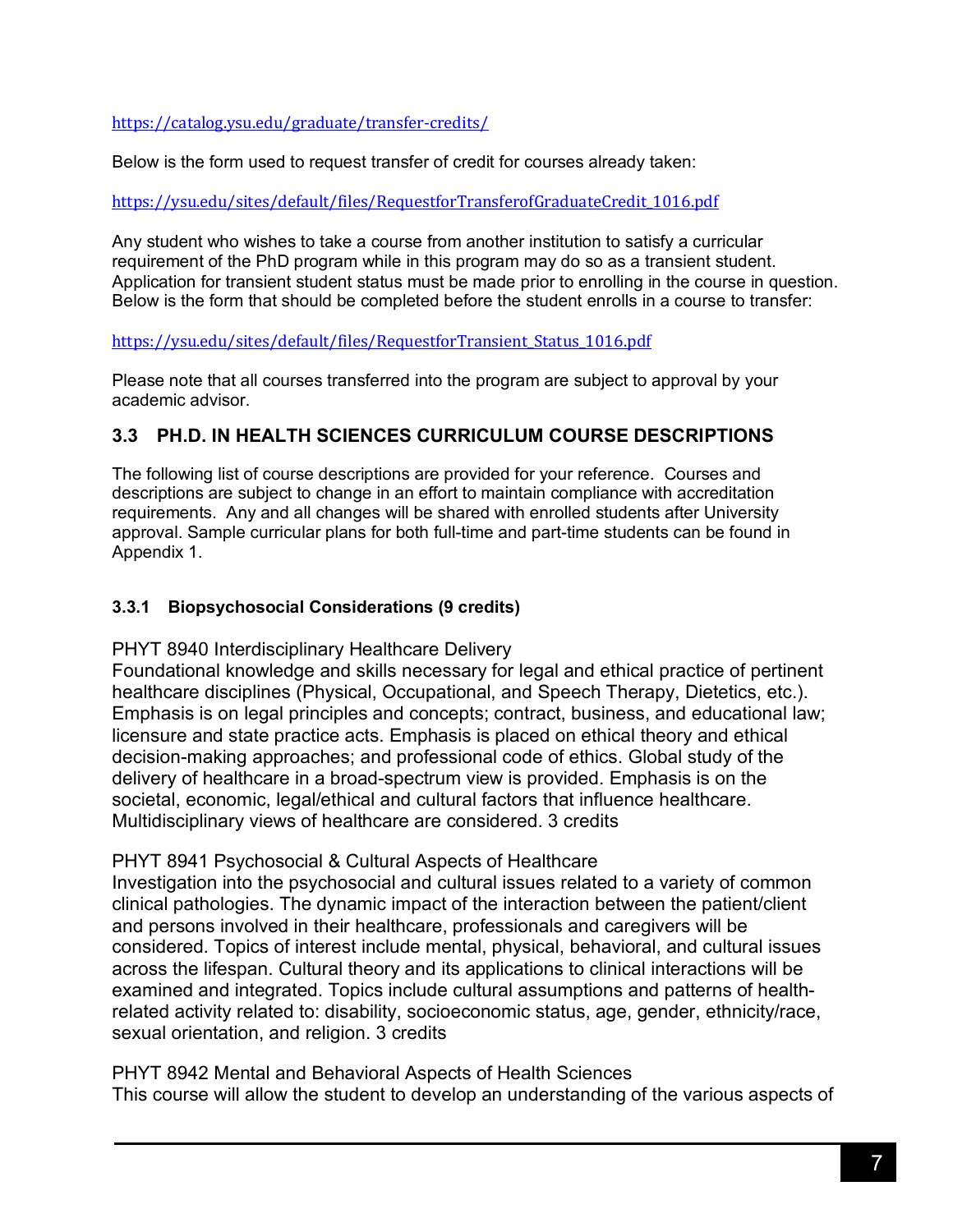mental health that can impact health and wellness both positively and negatively. Mental and behavioral health issues from the DSM IV categories as well as personal factors of belief and behavior will be discussed. The student will develop an understanding of therapeutic approaches as interventions for mental health issues that can maximize health related outcomes. This course will cover behavioral topics related to health and wellness such as cognitive behavioral therapy, mind body approaches, and motivation and adherence. 3 credits

# **3.3.2 Research Design and Statistics (12 credits)**

#### PHYT 8921 Evidence Based Practice:

This course will help the student develop skills needed to formulate and answer clinical questions including: use of technology to obtain information, evaluation and application of the information for decision making needed to answer questions. Examine the application of current literature to clinical decision-making. Emphasis on written research communication methods: scientific writing, documentation and literature reviews. 3 credits

# PHYT 8935 Epidemiology in Health Sciences

This course will establish the historical foundation for clinical epidemiology and how the discipline has helped to shape modern health care and healthcare research. The course will discuss various research designs and appropriate statistics germane to epidemiology. Common measures of effect will be discussed with appropriate interpretation of these effects. The student will be expected to implement their knowledge of the subject by designing or redesigning a study specific to epidemiological principles within their area of interest. 3 credits

#### CJFS 6945 Research Methods in Health and Human Services

A course that covers "an analysis of the design and execution of both quantitative and qualitative research in the human services, and the development of research designs most useful to human services research problems". The three Learning Objectives pursued in this course are: 1) explain several research methods and their context; 2) apply research methodology knowledge to criminal justice issues; and 3) analyze and assess research methods involved with the generation of criminal justice knowledge. In doing all three, students will develop an expanded grasp of the relevance and importance of research methods. 3 credits

CJFS 6940 Statistical Techniques in Health and Human Services A consideration of the courses of statistical information in the human resource systems and the limits of such data, with primary emphasis upon multivariate statistics and their application to the field. 3 credits

# **3.3.3 Teaching Instruction (6 credits)**

# TCED 6936 Curriculum, Assessment, & Instruction

This course will focus on the instructional design process suitable for any educational level, approached from a practical perspective. The emphasis will be on a curriculum plan using the instructional design process to include: content, learning objectives,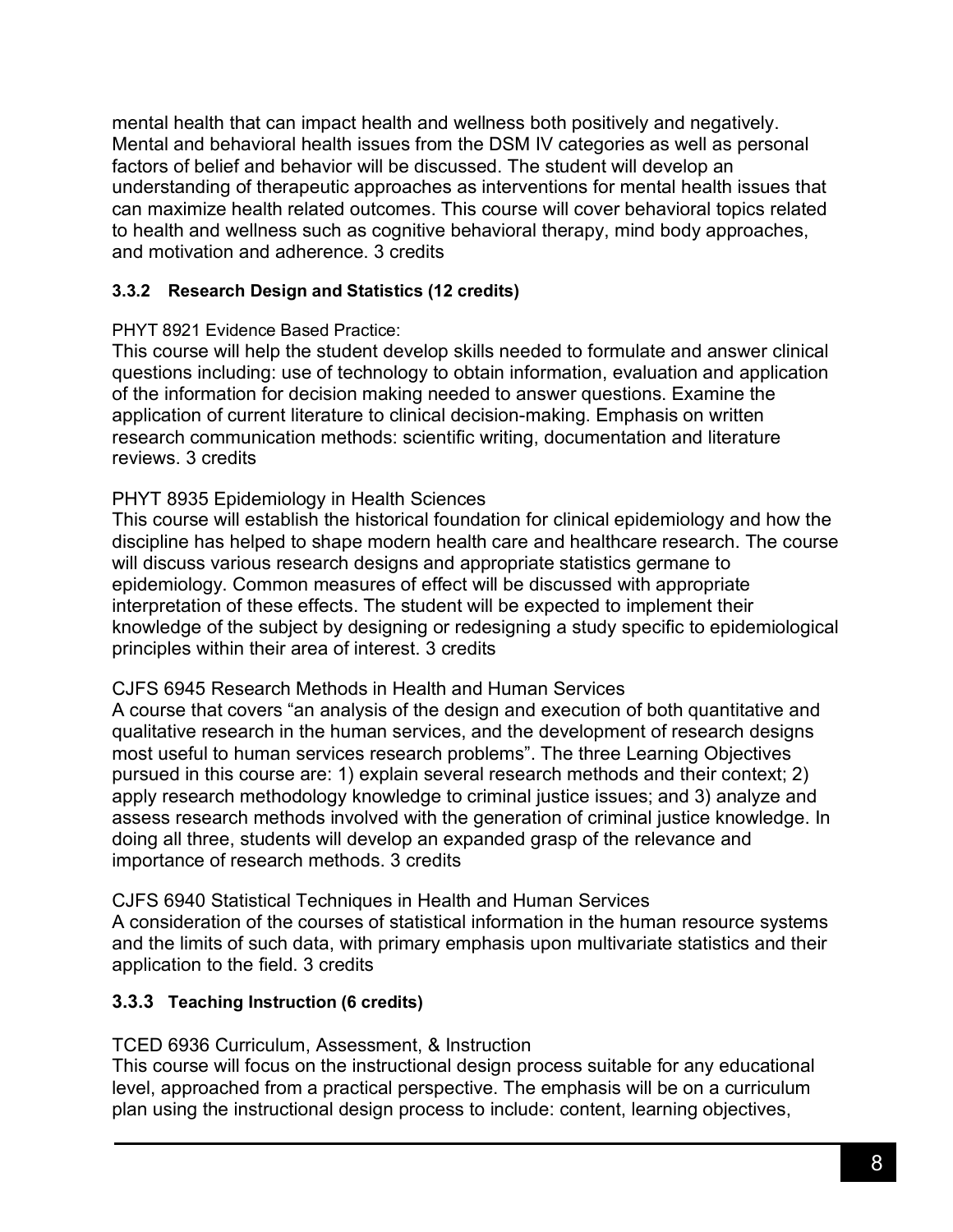instructional strategies, and measurement of student achievement. Practical application through final course project. 3 credits

# PHYT 8962 Mentored Instruction

Course is taken on an individual basis with an assigned faculty member during which the student assists in all teaching aspects of the undergraduate or entry-level course selected by the student. Individualized mentoring in the teaching-learning process is the focus of the course. Student will assist in course planning, syllabi construction, student facilitation, and student assessment. 3 credits

# **3.3.4 Electives (9 credits)**

PHYT 8985-90 Concentration Course Elective or courses from numerous other graduate programs in the BCHHS and other colleges at YSU will be considered. 3 credits

# **3.3.5 Research Requirements (30 credits)**

# PHYT 8970 Scientific Writing

This course will address four major areas of written communication for the scientific process: institutional review board, grant writing, thesis/dissertation, and writing for manuscript submission. This course will engage the student in the activity of writing clear and concise documents that are readable to large diverse audiences while remaining technically proficient. The course will address common pitfalls to written communication and will culminate in a project that is peer reviewed. 3 credits

PHYT 8990 Graduate Research (repeated minimum of 2 but up to 4 times) PHYT 8990 is a graduate research experience that will allow the student the opportunity to contribute to research that is directed by an individual faculty mentor and refine their thinking on research design and implementation. This course will facilitate the student's formulation of a potential dissertation topic. 3 credits

# PHYT 8995 Dissertation (repeated 6 times)

PHYT 8995 is the culminating research experience of the Ph.D. program in Health Sciences. The student is expected to design, propose, conduct, analyze, report and defend a topic that is germane to their area of interest and expertise. This project should be meaningful and contribute to the body of literature in their profession. 3 credits

# **3.4 Comprehensive Examinations:**

1. Satisfactory completion of the comprehensive examination will be required of all Ph.D. students wishing to enter the dissertation phase. Upon completion of the core coursework and electives, the comprehensive examination will be undertaken to demonstrate mastery of the foundational topics related to the curriculum in Health Sciences. We believe that the exam process should highlight the knowledge base in the general Health Sciences content as well as the discipline specific content for each candidate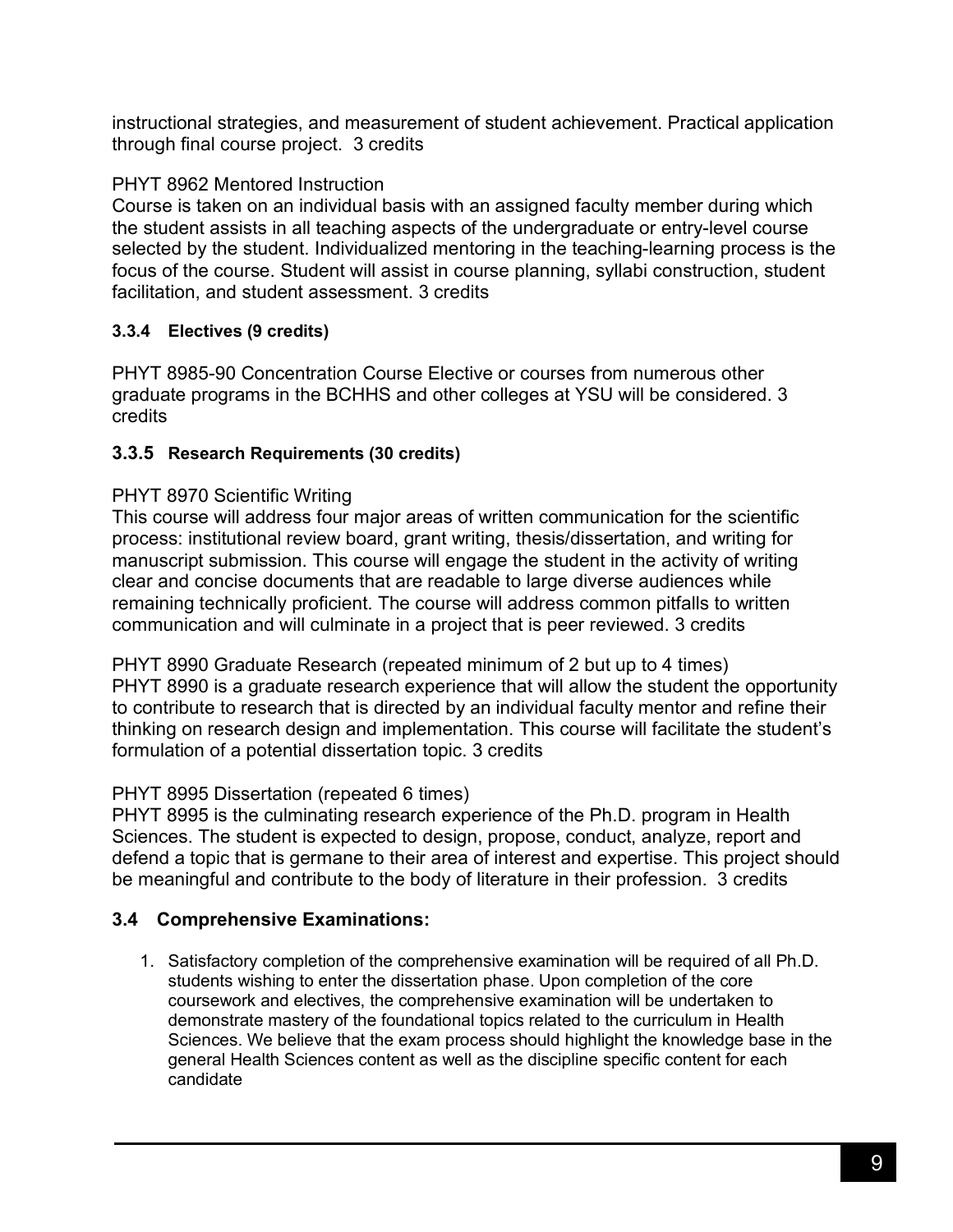- 2. The comprehensive examination will include 3 parts and will contain written portions for our key content area: teaching and assessment, biopsychosocial model in Health Sciences to include mental and behavioral health issues, and each candidate's specific area of expertise. The candidate is expected to show general and specific knowledge by relating the topics directly to their area of specialization.
- 3. To ensure that each candidate has a comprehensive knowledge of communication through multiple mediums, the student will select one topic area to address as an oral exam.
- 4. A committee of Ph.D. program faculty will write the examination questions with the assistance of the academic advisors for each student planning to take the exam. This will ensure that the questions are individualized to each student's course of study and ensure fair and equitable questions are included.
- 5. Grading of the preliminary exam will be performed by the core faculty and will result in either an unconditional pass, a conditional pass, a failure for each of the areas. The unconditional pass indicates that competency of that core area is achieved and no further work is required. A conditional pass indicates that further work is required and an appropriate remediation plan developed by the grading committee and academic advisor will be implemented. A failure will result in a remediation plan that may require independent study or additional coursework and a retake of that portion of the comprehensive examination.

# **3.5 Dissertation Projects:**

The dissertation committee will consist of a minimum of 3 and a maximum of 6 individuals. The committee make-up will include:

- 1. A dissertation committee chairperson: this person must meet the specific requirements for dissertation chairs as outlined in the department governance document consistent with Graduate Studies Academic Policy Book to ensure the rigor of the proposed project. This person does not necessarily have to be department faculty member but must be approved by the program director prior to initiating the dissertation project.
- 2. A person with known expertise in the area of interest for the candidate. This person does not have to be a core faculty member or even a faculty member at YSU but must be approved by the program director (or designee) before initiation of the dissertation project.
- 3. One committee member must be a faculty member from the Ph.D. program.
- 4. The 3 core committee members should approve any additional committee members.

The dissertation project can take different forms allowing a flexible implementation model for the project write-up. There are three potential models for documenting your research work.

- 1. A traditional 5-chapter model where each chapter is a stand-alone document. The completed project will be published through the electronic thesis and dissertation (ETD) system.
- 2. A specific hybrid model where you will produce traditional chapters 1-3 to show the foundation of creating a rigorous research project and will demonstrate a thorough understanding of your topic area. Upon completion of data collection, you will produce 1 or more manuscripts to be submitted for publication in lieu of traditional chapters 4-5.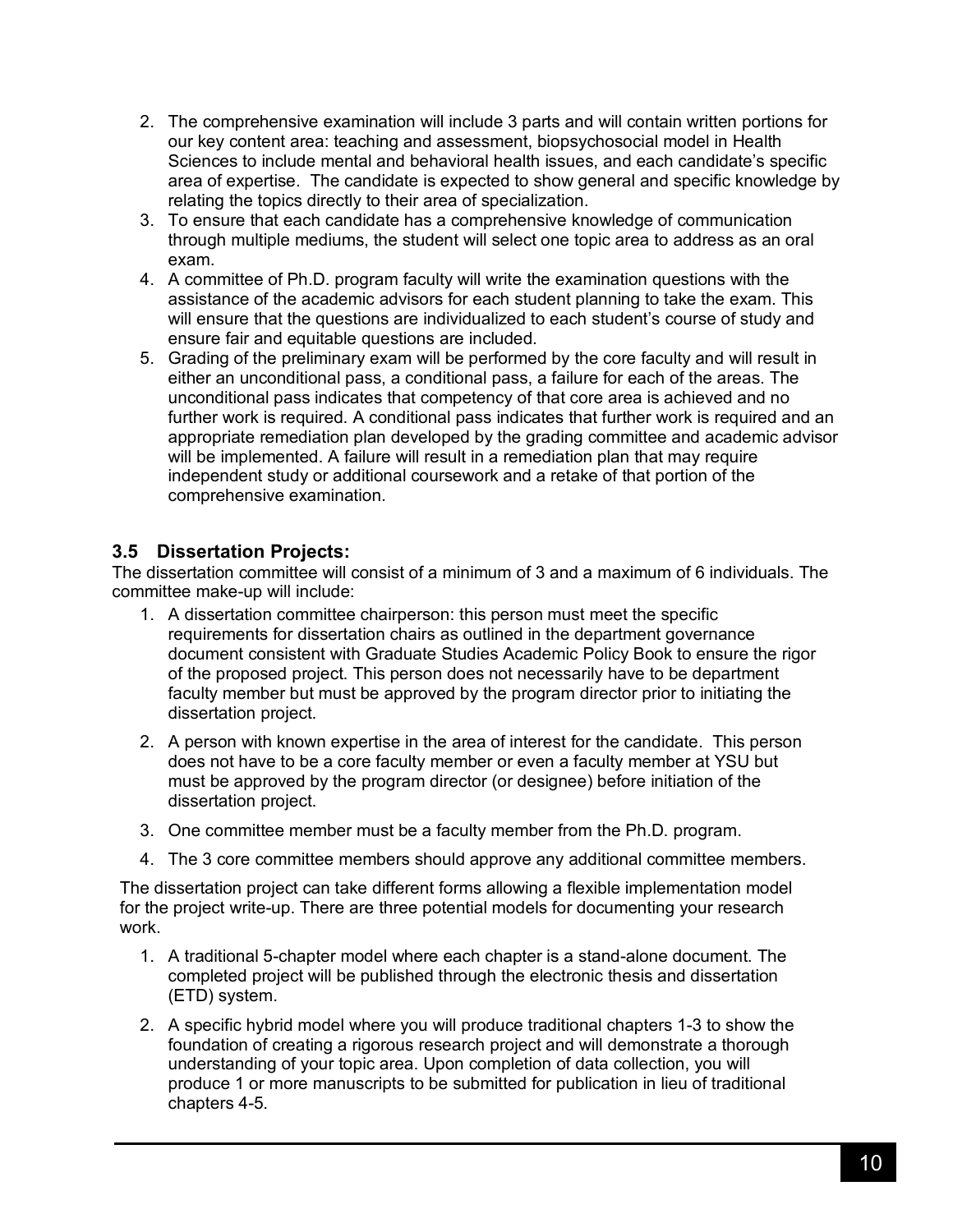3. A fully flexible output that is comprised of manuscripts for publication. A minimum of 3 manuscripts for peer-reviewed journal submission will be accepted.

The dissertation project should be a logical outflow from the candidate's course of study (including electives and graduate research projects) and known area of expertise, or desired new line of inquiry. The dissertation project is meant to be rigorous and add new information to the body of Health Sciences Literature or seek to validate or support a current body of work. Each candidate will work with their academic advisor and dissertation committee members to finalize a course of action for the research project.

Dissertation procedure:

- 1. Formulate a general topic area with an academic advisor.
- 2. Select 3-6 committee members.
- 3. Initiate literature search to finalize a specific purpose and specific aims.
- 4. Dissertation committee approves the specific project.
- 5. Candidate orally defends research proposal to university community.
- 6. Candidate's project must go through the appropriate review board prior to beginning data collection.
- 7. Candidate completes data collection.
- 8. Candidate completes data analysis and project write-up per agreed upon course of action.
- 9. Candidate orally defends completed project to the university community once readiness approved by the committee.
- 10. Committee determines what additional write-up requirements are needed for satisfactory completion.
- 11. Dissertation committee signs off on dissertation
- 12. Candidate is ready for graduation.

#### **3.6 Timeline for Program Completion**

The curriculum should take the student between 4-5 years to complete. We understand that many students fail to complete a degree program on time; therefore, the student will have up to 10 years to complete the PhD program. With 5 years from doctoral candidacy to completion of the dissertation. Please see the Graduate Academic Policy Book (item III.C.1) for further details.

Understanding that many people who undertake Ph.D. programs never complete, advisement services will be provided on an ongoing basis to encourage completion. The ability to take courses at a self-directed pace will be implemented to allow each student to complete their degree at a pace that is consistent with time allotted in their lives. Program policies exist that govern how rapidly feedback must be provided to each candidate on dissertation projects will also be provided to encourage quick turnaround times and rapid completion of projects. For students who complete all curricular work and successfully complete the competency exams can be granted a Master of Science in Health Sciences.

# **3.7 Access and Retention**

Each student will be assigned an academic advisor upon admission into the program. The academic advisor will be a member of the graduate faculty in BCHHS. The academic advisor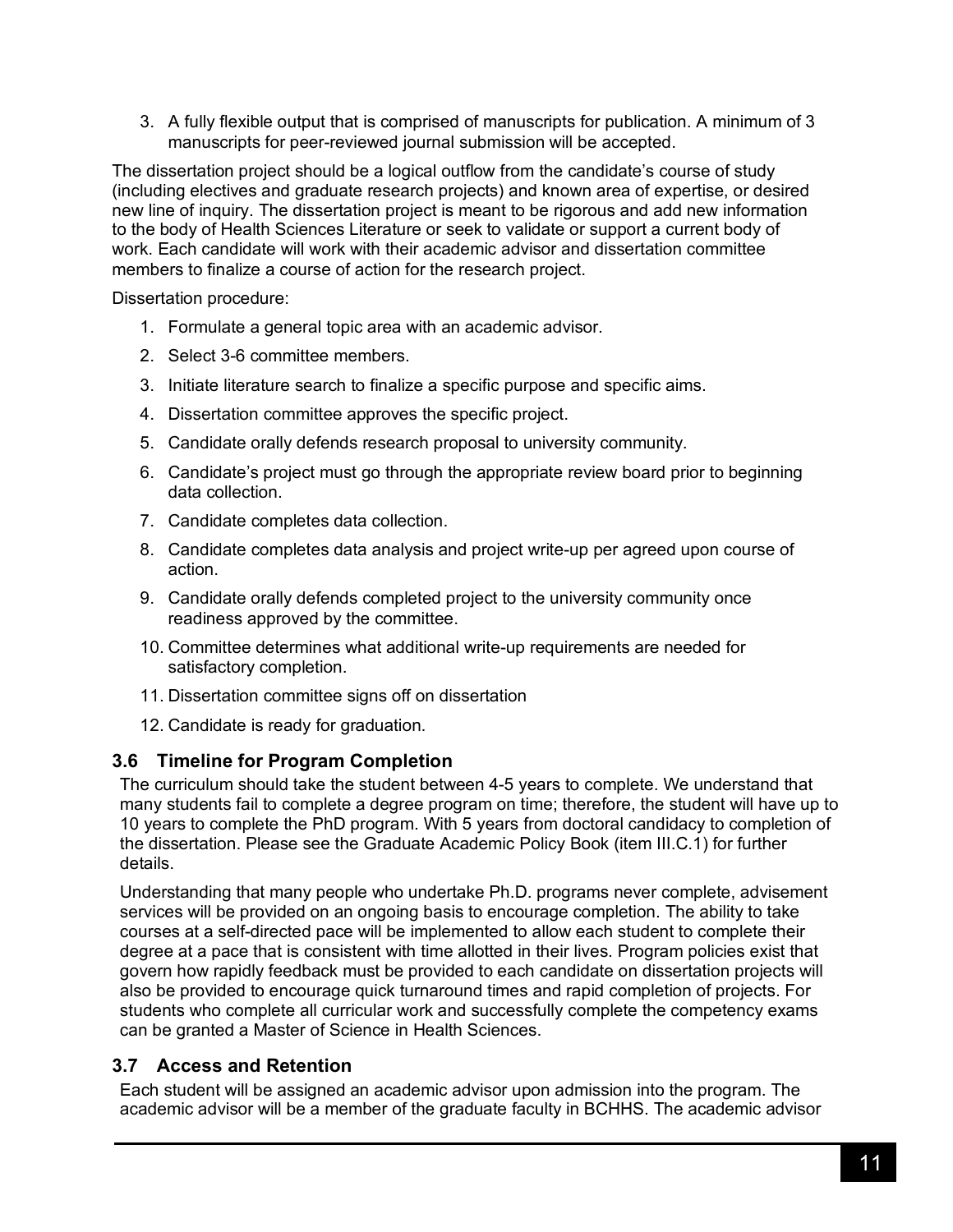will assist the student in making curricular choices each semester during the program. They will also plan additional experiences that may assist the student in successfully achieving competence in their course of study and research interests. It is the academic advisor's responsibility to assist the student in credit transfer process, preparing the course of study leading up to successful completion of comprehensive examinations and dissertation, locating research opportunities including possible funding, revision of plans if needed, finding a dissertation mentor.

The student and academic advisor will prepare a tentative plan of study during the first semester in the program. This plan is a requirement in order to proceed to the second semester of courses.

#### **3.8 Annual Review**

Academic advisors and their doctoral students must submit a statement of Academic Progress Report (APR) at the end of each academic year (August 15). All APRs will be submitted to the Program Director who will in turn share with the Dean of the College of Graduate Studies. The annual report will be used to ensure that satisfactory achievement toward successful program completion has occurred. In the event that satisfactory progress is not being made, the Graduate College Dean, the Program Director and the Academic Advisor can use the APR to recommend changes to the curricular plan in order to rectify problems noted in the progress report.

#### **3.9 Publication and Authorship**

It is an expectation of the program that regardless of the dissertation pathway a student chooses, the student disseminates their work through platform presentation and/or manuscript submission/publication. Any proposed publication crafted or data gathered as a part of the Ph.D. in Health Sciences program must meet the International Committee of Medical Journal Editors guidelines for authorship. Team members involved in a submission should also maintain notes/minutes regarding the contributions of each member.

# **4 Program Policies and Procedures**

# **4.1 Grading standard**

Unless otherwise specified in the course syllabus, all PhD in Health Sciences courses are grading using the traditional grading system:

|                   |                                                               | Quality points |
|-------------------|---------------------------------------------------------------|----------------|
|                   | $A = 90\% - 100\%$ Excellent achievement of course objectives | 4.00           |
| B = 80% – 89%     | High achievement of course objectives                         | 3.00           |
| $C = 70\% - 79\%$ | Satisfactory achievement of course objectives                 | 2.00           |
| $D = 60\% - 69\%$ | Minimal achievement of course objectives                      | 1.00           |
| $F = 0\% - 59\%$  | Failure                                                       | 0.00           |

# **4.2 Graduation requirements**

#### **4.2.1 Cumulative Grade Point Average**

Graduation requirements follow the Graduate College requirements for the graduate degree. In addition, Ph.D. in Health Sciences students are required to achieve at least a 3.0/4.0 overall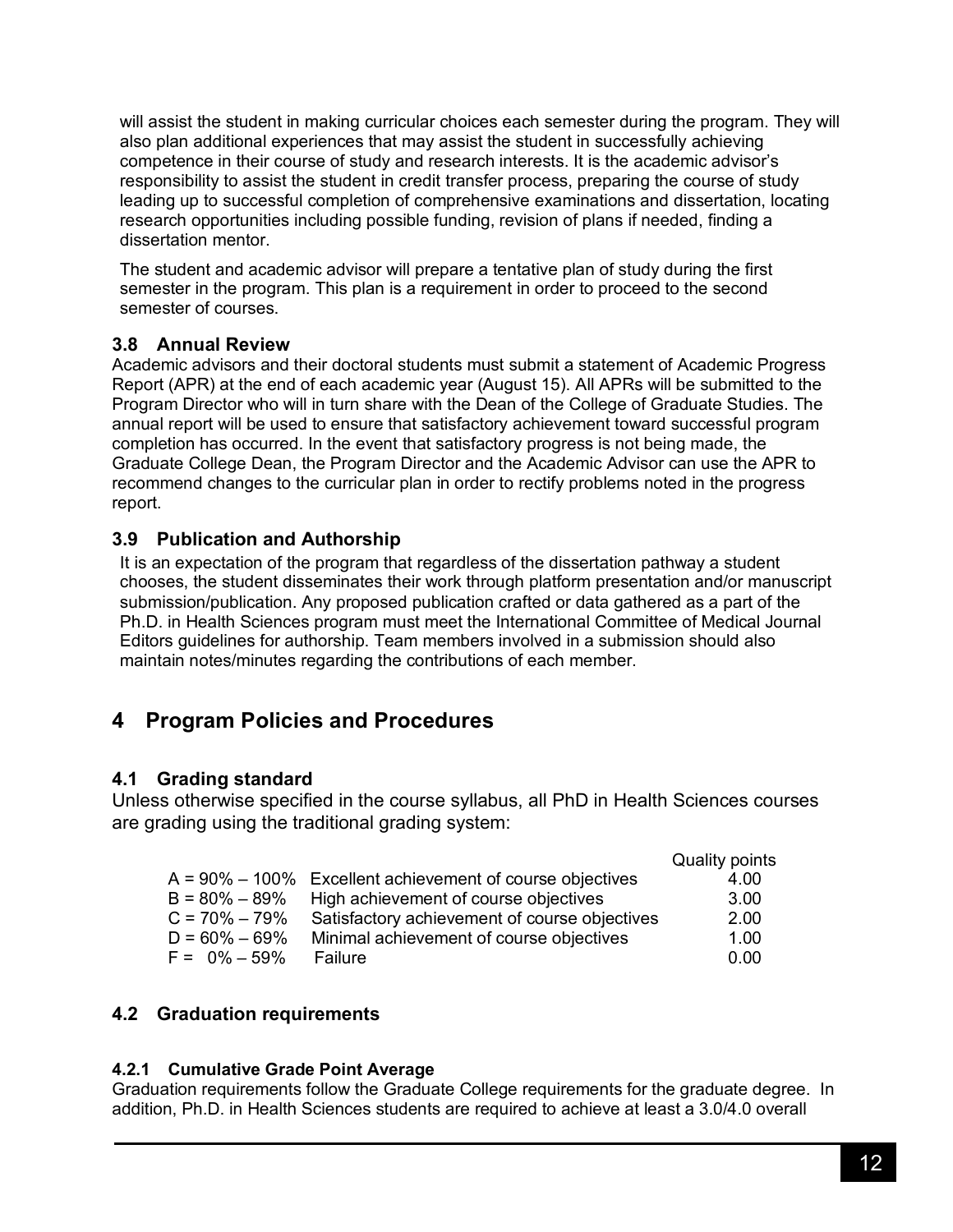grade point average, obtain a "B" or better grade in all Ph.D. program courses (cannot exceed 9 total hours of "C" grade), no "D" grade, and to successfully complete the Comprehensive Examinations. Students may refer to the Youngstown State University Graduate Bulletin for further graduation requirement information.

# **4.2.2 Computer Literacy**

Access to and ongoing use of a computer will be required for all students to complete the Ph.D., PT Program successfully. Each student is expected to acquire computer hardware and software appropriate to the program. Competency in the basic use of a computer and the ability to navigate and interact with the course and curriculum content is the responsibility of the student and a requirement for graduation.

# *4.2.3* **Attendance**

All of the Ph.D. in Health Science courses are designed in hybrid formats. Each student holds the responsibility to fulfill all class requirements, access recommended resources, and meet the appropriate deadlines for assignment submission and exams. Students are required to access and participate in their web-based class as defined by the course instructor. Policies regarding participation on discussion boards are defined in the course syllabus.

# **4.3 Disciplinary Policy and Procedures**

Disciplinary Policy for Academic Progress or Professional Behavior

A student who is unable to meet or maintain minimal standards will be advised by program faculty under any of the following circumstances:

- Term GPA below a 3.0
- Overall GPA below a 3.0 for one or two semesters
- D or F in any program course the course must be retaken and a grade of A or B must be achieved; the student may need to take a leave of absence (LOA) until the course is offered again. Additionally, the student may be required to complete a faculty approved remediation plan which may include additional coursework and /or additional clinical experiences.
- Pattern of academic performance that is indicative of unsatisfactory progress within the program as indicated by examinations grades, assignments and other forms of assessment.
- Inappropriate professional behavior: minor infraction

# **4.4 Leave of absence**

Students wishing to take a leave of absence (LOA) from the Ph.D. in Health Sciences program are expected to fill out and return the LOA form. Form can be found in appendix X or link. Any student who does not register for at least 1 credit during the course of a year (3 consecutive semesters) will automatically be placed on inactive status and will have to reapply as a former student before they can register for additional credits.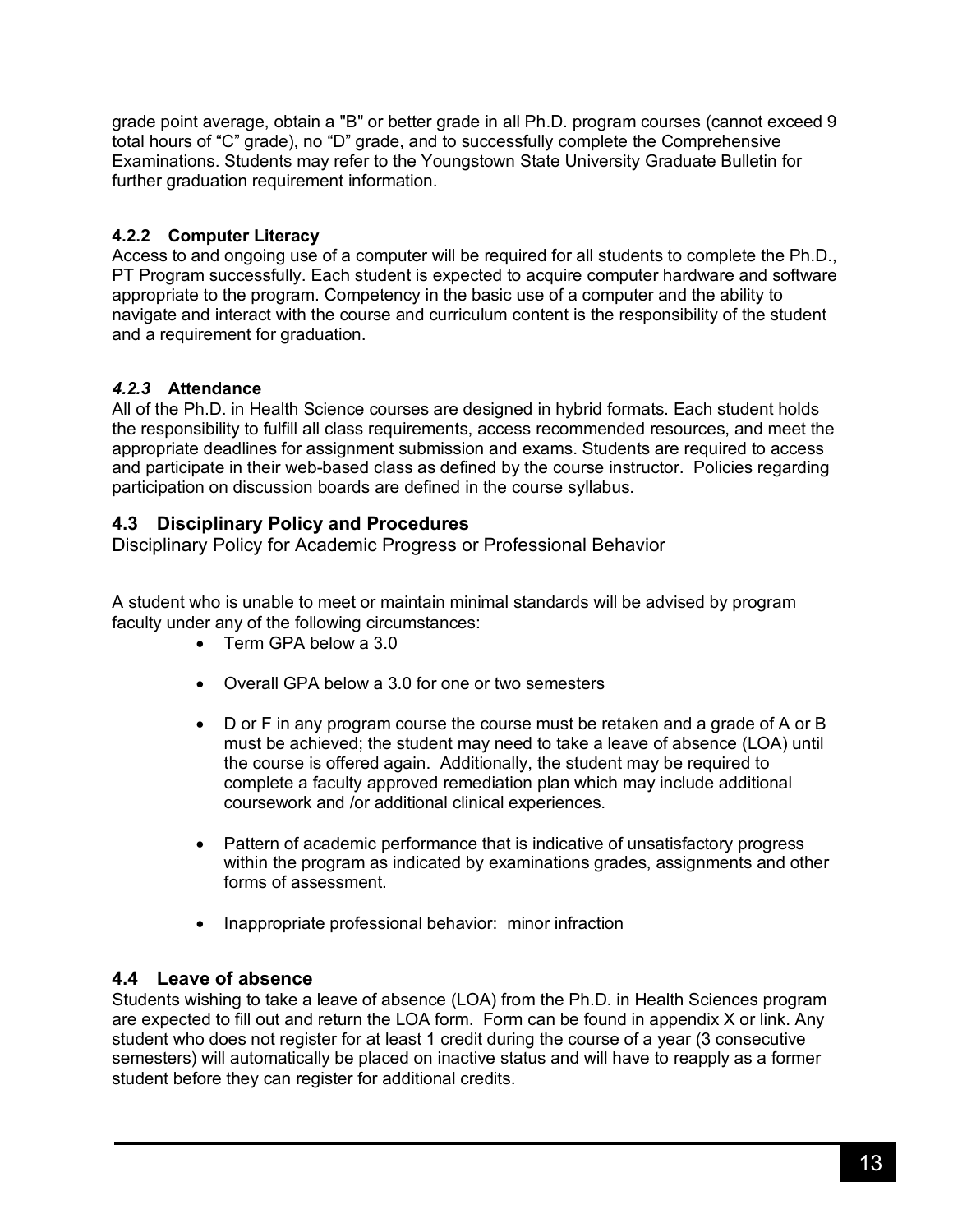### **4.5 Suspension**

Students enrolled in the Ph.D. in Health Sciences program have an obligation to conduct themselves in a manner consistent with the university's function as an educational institution. Students can be suspended and/or dismissed from the Ph.D. in Health Sciences program for failure to meet academic standards, and/or unprofessional conduct. Please refer to https://ysu.edu/student-conduct for students right and responsibilities. A student who is not achieving satisfactory progress will be excluded from registration and suspended from the program under any of the following circumstances:

- Overall GPA below the minimum 3.0 after two semesters during which the student registered "Not in Good Standing."
- C, D, or F is obtained in a course repeated due to initial D or F
- Second D, F, or U at any time in the program.
- Pattern of academic performance that is indicative of unsatisfactory progress within the program as indicated by examinations grades, assignments and other forms of assessment.
- Receiving a Failing grade on any component of a Comprehensive Examination reexamination. The student may petition this dismissal to the Graduate College Dean for a third attempt of the comprehensive examination if sufficient extenuating circumstances are present.
- Inappropriate professional behavior: major infraction

# **4.6 Non-degree Seeking Students**

A non-degree seeking student is one that wishes to take a course (s) in the Ph.D. in Health Sciences Program, but does not intend to pursue the Ph.D. degree at the time of application.

Because of the limited number of seats available in the program, preference for admission and registration will be given to degree seeking students. Non-degree seeking students are limited to taking a maximum of nine (9) credits of Ph.D. coursework. After 9 credits, students can discontinue taking courses, or request to transfer as a degree-seeking student in the Ph.D. program. To do this, the student must send a letter to the Program Director requesting consideration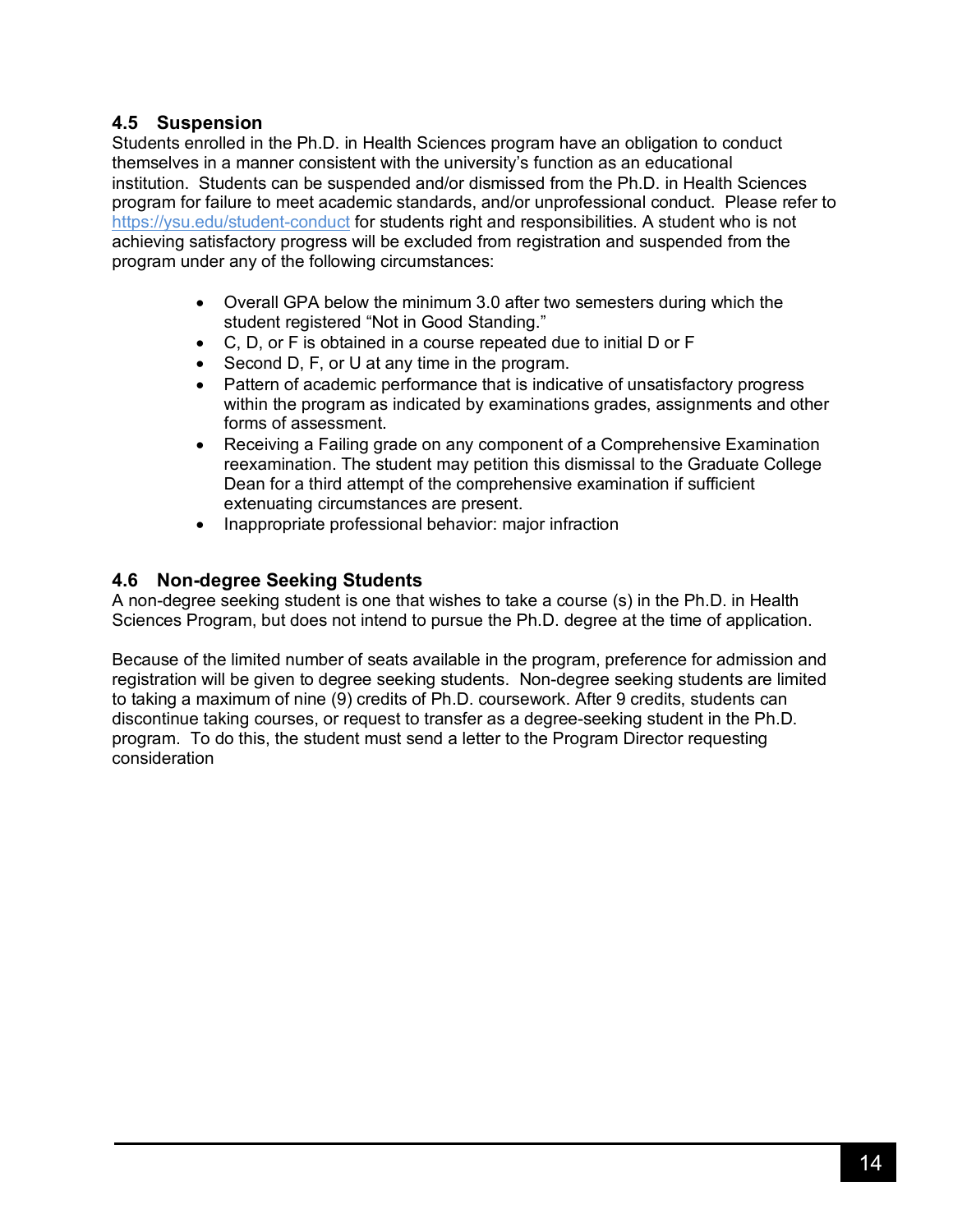#### BITONTE COLLEGE OF HEALTH AND HUMAN SERVICES Physical Therapy Department Doctor of Philosophy in Health Sciences,

Receipt & Acknowledgement of the Ph.D., Health Sciences Student Handbook

The Ph.D. in Health Science Student Handbook is an important document intended to help you become acquainted with and guide you through the YSU Ph.D., Health Sciences Program. This material will serve as a quide - it is not the final word in all cases. Individual circumstances may call for individual attention. The content of this material may be changed at any time at the discretion of the Ph.D. in Health Sciences. All policies for the Ph.D. in Health Sciences apply to both classroom and online courses. Please refer to the Graduate Studies Policy and Procedure Manual as well. Graduate Studies Policy Manual (Click here)

Please read the following and sign below to indicate your receipt and acknowledgement of this material.

- 1. I have received a copy of the YSU Ph.D. in Health Science Student Handbook. (or downloaded it from the Web Site). I understand that the policies and rules described in it are subject to change at the sole discretion of the YSU Ph.D. in Health Sciences Program at any time.
- 2. I understand that my matriculation is terminable by myself at any time regardless of the length of my matriculation. My matriculation may also be terminable for infraction of any policy or procedure in this material in accordance with the established policy for such matters.
- 3. I understand that, should the content be changed in any way, the Ph.D., Health Science Program or YSU may require an additional signature from me to indicate that I am aware of and understand any new policies.
- 4. I further understand that my signature below indicates that:
	- a. I have received a copy of the Ph.D., Health Science Student Handbook
	- b. I understand the above statements
	- c. I have read the material contained within the Ph.D., Health Science Student Handbook, and,

 $\frac{1}{2}$  ,  $\frac{1}{2}$  ,  $\frac{1}{2}$  ,  $\frac{1}{2}$  ,  $\frac{1}{2}$  ,  $\frac{1}{2}$  ,  $\frac{1}{2}$  ,  $\frac{1}{2}$  ,  $\frac{1}{2}$  ,  $\frac{1}{2}$  ,  $\frac{1}{2}$  ,  $\frac{1}{2}$  ,  $\frac{1}{2}$  ,  $\frac{1}{2}$  ,  $\frac{1}{2}$  ,  $\frac{1}{2}$  ,  $\frac{1}{2}$  ,  $\frac{1}{2}$  ,  $\frac{1$ 

d. I agree to abide by the policies contained therein.

Student's Printed Name Student's Signature and Date

Return to: Youngstown State University, Department of Physical Therapy

Bitonte College of Health and Human Services, Physical Therapy Department Ph.D., Health Science Program-Room B301, Cushwa Hall, Fax: 330-941-1898 One University Plaza, Youngstown, Oh. 44555.

Attention: Ken Learman, PT, Ph.D.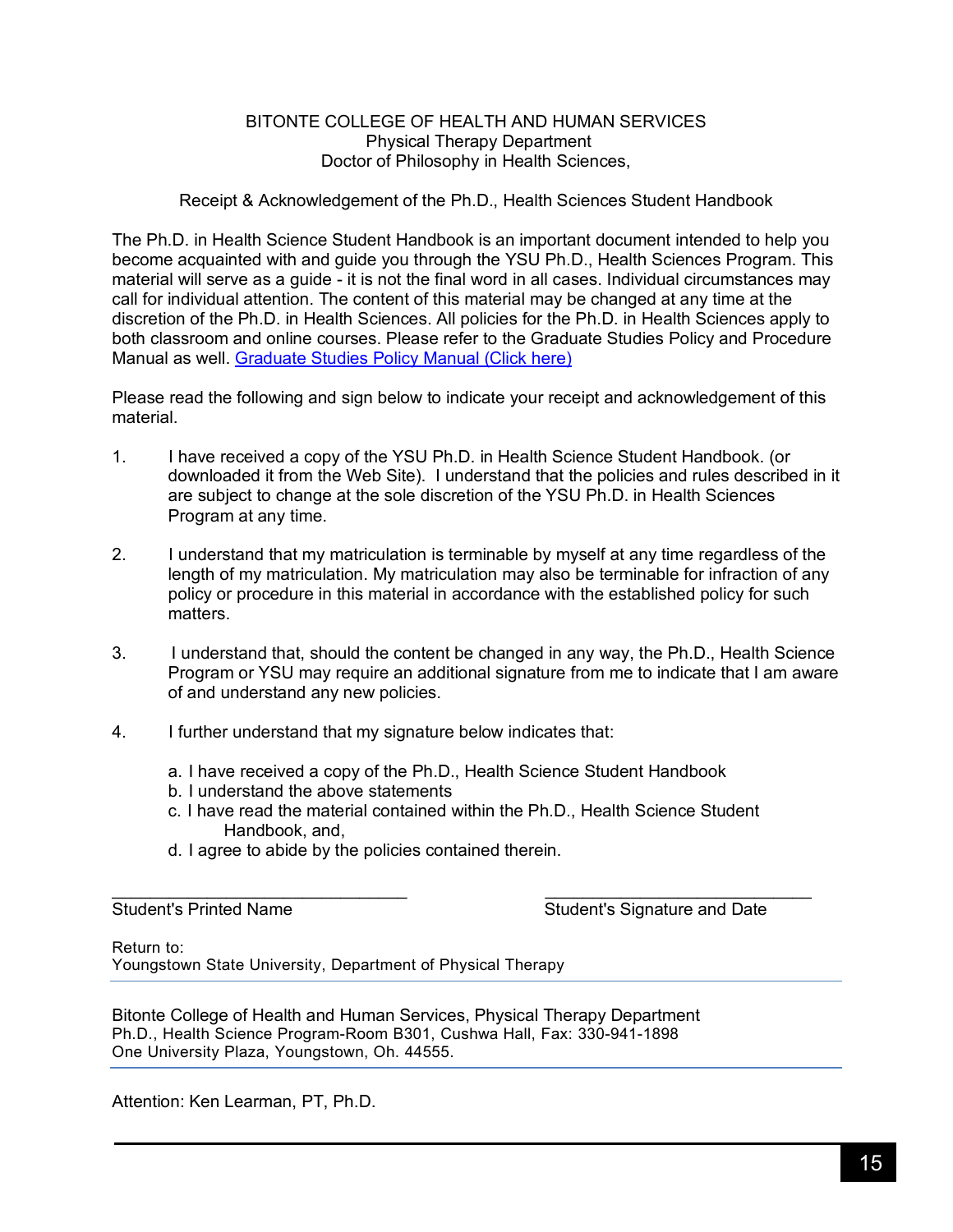# **5 Appendix 1:**

|                        | <b>PhD post Graduate</b><br>degree                                         |                | <b>Full-time</b>                                                           |               |                                                                      |                |
|------------------------|----------------------------------------------------------------------------|----------------|----------------------------------------------------------------------------|---------------|----------------------------------------------------------------------|----------------|
|                        | <b>Summer</b>                                                              |                | Fall                                                                       |               | <b>Spring</b>                                                        |                |
|                        | <b>Course</b>                                                              | <b>Credit</b>  | <b>Course</b>                                                              | <b>Credit</b> | <b>Course</b>                                                        | <b>Credit</b>  |
| Year<br>$\mathbf{1}$   | PHYT 8921 Evidence<br><b>Based Practice in</b><br><b>Health Sciences</b>   | $\mathsf{3}$   | TCED 6936 Curriculum,<br>Assessment, &<br>Instruction                      | 3             | PHYT 8985-89<br><b>Concentration Course</b><br>Elective              | $\overline{3}$ |
|                        |                                                                            |                | PHYT 8935 Epidemiology<br>in Health Sciences                               | 3             | CJFS 6945 Research<br>Methods in Health and<br><b>Human Services</b> | 3              |
|                        |                                                                            |                | <b>PHYT 8940</b><br>Interdisciplinary<br><b>Healthcare Delivery</b>        | 3             | <b>PHYT 8941</b><br>Psychosocial & Cultural<br>Aspects of Healthcare | 3              |
|                        | <b>Total</b>                                                               | 3              | <b>Total</b>                                                               | 9             | <b>Total</b>                                                         | 9              |
| Year<br>$\overline{2}$ | PHYT 8942 Mental<br>and Behavioral<br>Aspects of Health<br><b>Sciences</b> | $\overline{3}$ | CJFS 6940 Statistical<br><b>Techniques in Health</b><br>and Human Services | 3             | PHYT 8962 Mentored<br>Instruction                                    | 3              |
|                        | PHYT 8990 Graduate<br>Research                                             | 3              | PHYT 8985-89<br><b>Concentration Course</b><br>Elective                    | 3             | PHYT 8970 Scientific<br>Writing                                      | 3              |
|                        |                                                                            |                |                                                                            |               | PHYT 8985-89<br><b>Concentration Course</b><br>Elective              | 3              |
|                        | <b>Total</b>                                                               | 6              | <b>Total</b>                                                               | 6             | <b>Total</b>                                                         | 9              |
| Year<br>3              | Comps                                                                      |                | PHYT 8990 Graduate<br>Research                                             | 3             | PHYT 8995 Dissertation                                               | 3              |
|                        | <b>Total</b>                                                               | 0              | <b>Total</b>                                                               | 3             | <b>Total</b>                                                         | 3              |
| Year<br>4              | <b>PHYT 8995</b><br>Dissertation                                           | 6              | PHYT 8995 Dissertation                                                     | 6             | PHYT 8995 Dissertation                                               | 3              |
|                        | <b>Total</b>                                                               | 6              | <b>Total</b>                                                               | 6             | <b>Total</b>                                                         | 3              |
|                        |                                                                            |                |                                                                            |               | <b>Total Program Credits</b>                                         | 63             |